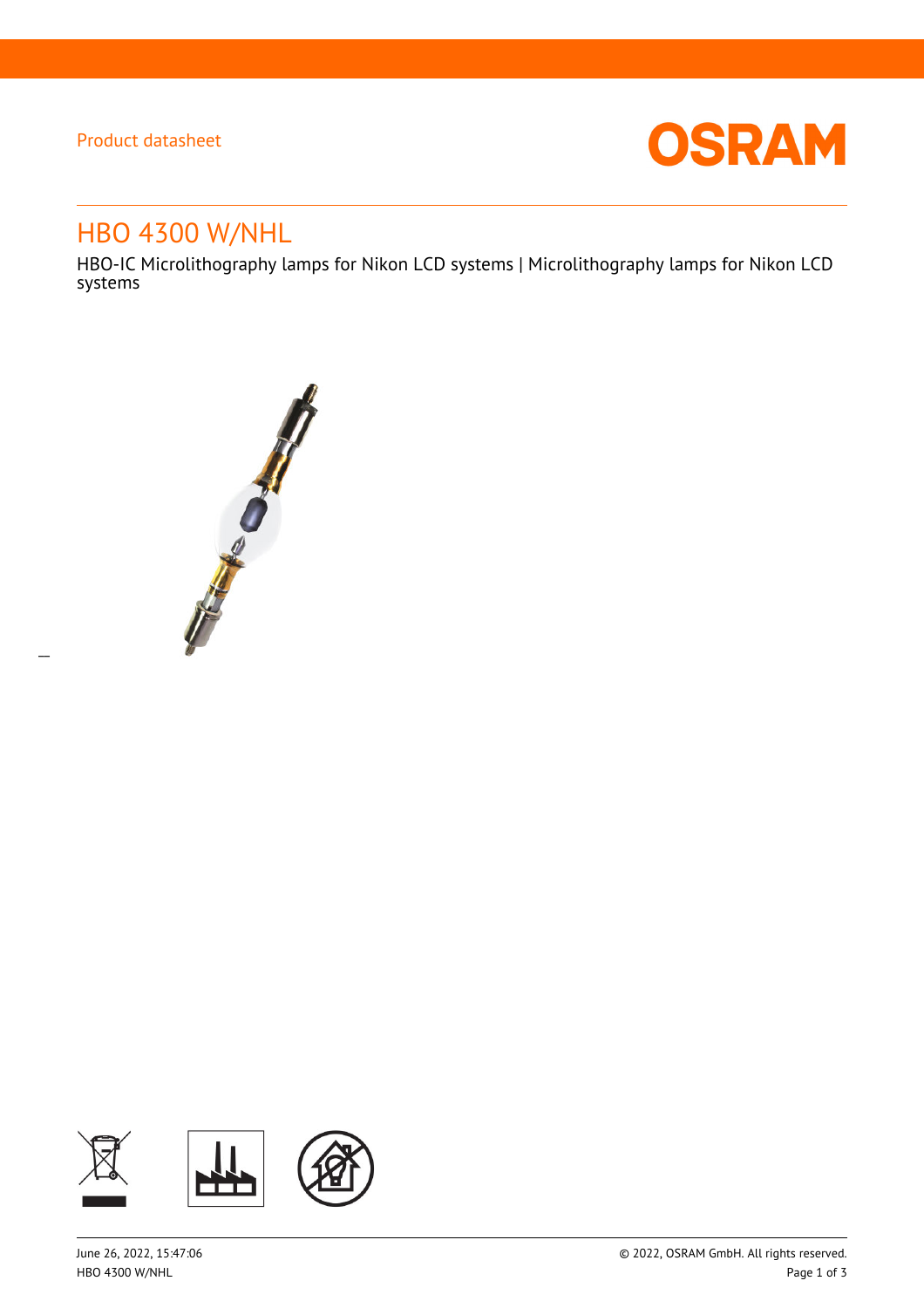# Product datasheet

### Technical data

## **Electrical data**

| Nominal voltage        | 54.0 V    |
|------------------------|-----------|
| <b>Nominal current</b> | 80.00 A   |
| Type of current        | DC        |
| Rated wattage          | 4300.00 W |
| Nominal wattage        | 4300.00 W |

## **Dimensions & weight**



| <b>Diameter</b>    | 80.0 mm  |
|--------------------|----------|
| Length             | 387.0 mm |
| Electrode gap cold | $5.0$ mm |

## **Capabilities**

 $\overline{a}$ 

**Burning position Burning position** 

## **Environmental information**

| Information according Art. 33 of EU Regulation (EC) 1907/2006 (REACh) |                                                                                                       |  |  |  |
|-----------------------------------------------------------------------|-------------------------------------------------------------------------------------------------------|--|--|--|
| <b>Date of Declaration</b>                                            | 16-02-2022                                                                                            |  |  |  |
| <b>Primary Article Identifier</b>                                     | 4008321281159   4008321857002                                                                         |  |  |  |
| Candidate List Substance 1                                            | Lead                                                                                                  |  |  |  |
| CAS No. of substance 1                                                | 7439-92-1                                                                                             |  |  |  |
| <b>Safe Use Instruction</b>                                           | The identification of the Candidate List substance is<br>sufficient to allow safe use of the article. |  |  |  |
| Declaration No. in SCIP database                                      | 3c9b190e-a63d-444d-9cbd-1938f259e251  <br>281EDB64-C176-4CDF-8B5C-184D74EC6173                        |  |  |  |